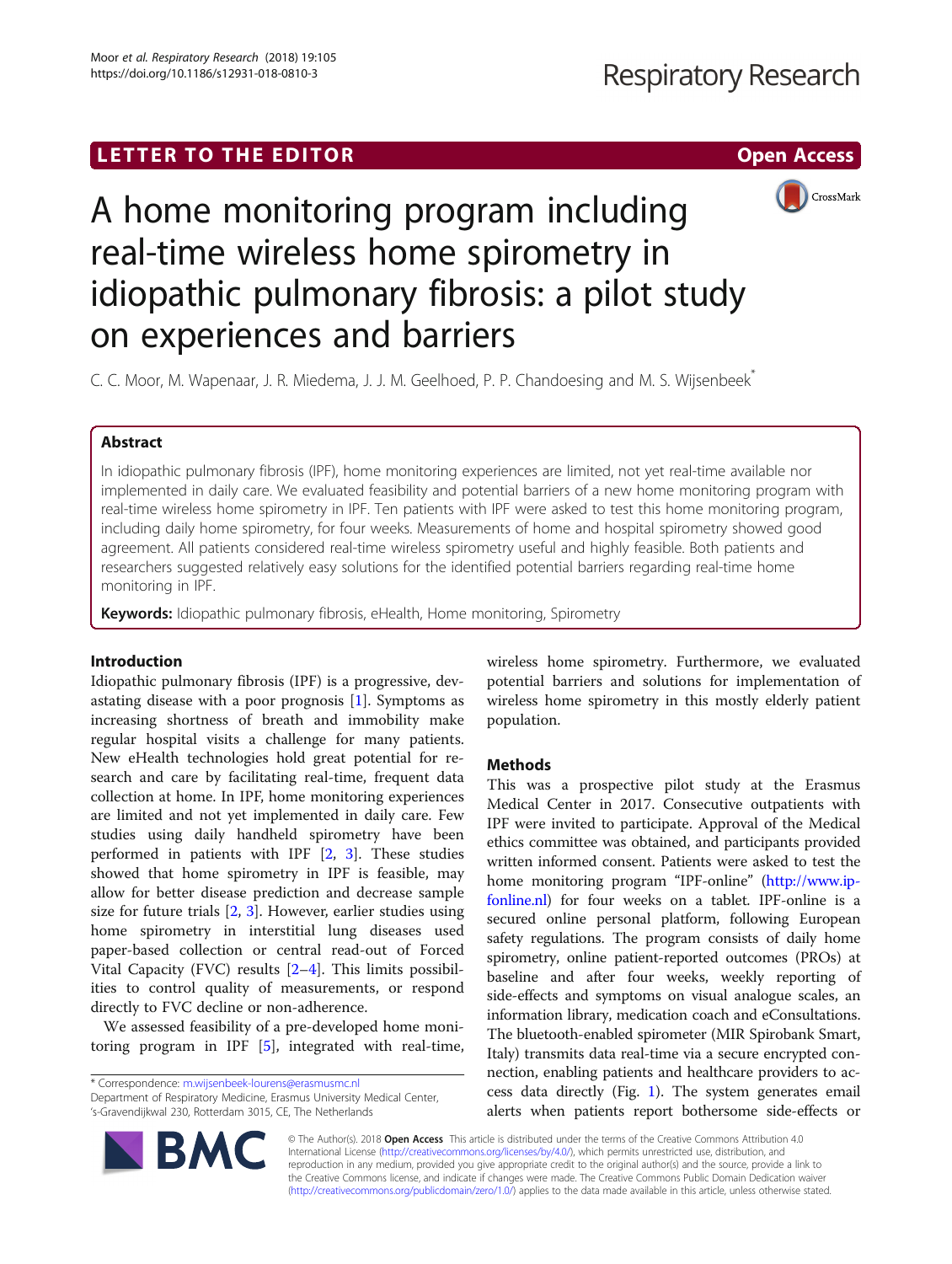<span id="page-1-0"></span>

FVC declines > 10% for three consecutive days. If patients fail to perform spirometry or record symptoms, they receive a reminder. Incorporated PROMs are King's Brief Interstitial Lung Disease health status questionnaire, Hospital Anxiety and Depression Scale, Euroqol 5D-5 L and an evaluation questionnaire  $[6-8]$  $[6-8]$  $[6-8]$  $[6-8]$ . At start, patients received standardized instructions about the correct use of home spirometry and the different components of the online tool. Patients were considered trained when they were able to perform three good, reproducible FVC measurements, with less than 150 ml difference in the two highest FVCs. Before start of the study, potential barriers of the system were identified based on literature and own experiences. At baseline, potential barriers were discussed with patients. After four weeks, their experiences and suggestions were evaluated. Furthermore, patients performed hospital spirometry at baseline and after four weeks.

Pearson correlation and Bland-Altman plots were used to compare home with hospital spirometry, Wilcoxon signed ranked test was used to compare baseline with follow-up scores. Data are presented as mean (SD) or median (range).

#### Results

Of 12 patients invited to participate, 10 patients were included (9 men), with a mean age of 71 years (5). All patients were on disease-modifying medication (60% nintedanib, 40% pirfenidone). The mean FVC was 3.28 L (1.04) or 79% of predicted (16).

### Reliability of home spirometry

Measurements of home and hospital spirometry for FVC  $(r = 0.94 \ (p < 0.001))$  and FEV1  $(r = 0.97 \ (p < 0.001))$  were highly correlated, and a Bland-Altman plot showed good agreement (Fig. [2\)](#page-2-0). Median difference between hospital and home spirometry was 0.22 L (0.01-0.69 L) with overall lower readings for home spirometry. To evaluate within-subject reproducibility, the median SD for 28 measurements was calculated (0.13 L (0.05 -0.39 L)). The median coefficient of variation was 3.76% (3-12%).

## Feasibility and potential barriers of home spirometry in patients with IPF

The vast majority of patients considered daily spirometry easy (80%) and not burdensome at all (90%), the other patients were neutral. The mean adherence to home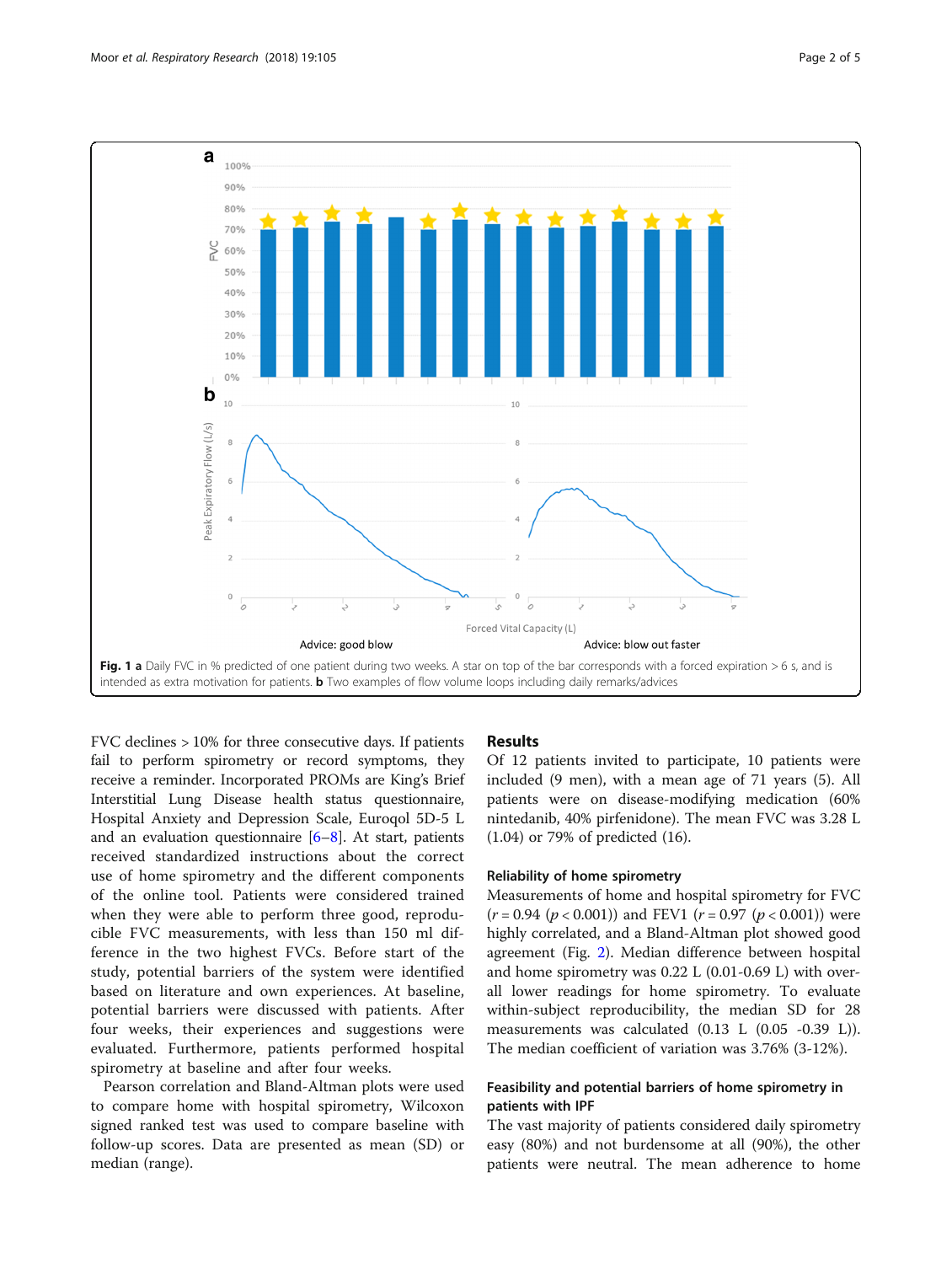<span id="page-2-0"></span>

spirometry was 98.8% (2.5). Most patients (80%) found it pleasant to see their FVC results, 20% was neutral. All patients considered real-time spirometry useful and would recommend it to others, 90% wished to continue home monitoring after the pilot: "It helps me feel more in control", "I like to monitor my own disease and be monitored" and "I hope this program can replace outpatient clinic visits in the future". Daily home monitoring did not lead to higher anxiety levels (HADS anxiety score at baseline 4.5, score after 4 weeks 4.3,  $p = 0.57$ ), and quality of life remained stable (K-BILD total score at baseline 59.2, score after 4 weeks 60.3,  $p = 0.65$ ). Table [1](#page-3-0) provides a comprehensive overview of potential barriers, experiences and solutions for use of the home monitoring system.

#### Discussion

This pilot study shows that a home monitoring program integrated with real-time wireless home spirometry is feasible in patients with IPF. In line with other studies, home-based measurements were slightly lower than hospital-based FVC, which may partly be equipment-related, but also effort-related [[2,](#page-4-0) [4\]](#page-4-0). We tried to minimize the risk for 'underperforming' at home by motivating patients through graphically displaying their personal target value and prior results, a six seconds countdown and advices to technically improve the measurements. However, home and hospital readings are highly correlated and the

relative variability of home-based FVC is low, indicating that home spirometry is a reliable tool to monitor patients at a distance. In a patient population with progressive breathlessness and decreasing mobility this enables close monitoring, while lowering the burden of hospital visits, especially in countries with long distances to the hospital. Moreover, real-time uploading of results and automated email alerts not only allow quality review of measurements, it also enables real-time detection of FVC decline. For example, we already observed a decrease in FVC two days before a patient reported symptoms of a respiratory tract infection. Early detection may potentially improve efficiency and quality of care for patients. Besides spirometry, patients also recorded symptoms and validated questionnaires online, which could be important additional features for future studies.

All patients in our study supported the usefulness of home monitoring, and appreciated being actively involved in monitoring their disease. One patient experienced technical problems with spirometry, highlighting the importance of good instruction. No effects on anxiety or quality of life were observed, however, we believe that the duration of the study is too short to draw definite conclusions on this. We found no major barriers regarding use of real-time wireless home spirometry; relatively easy solutions were suggested by patients and investigators for potential issues.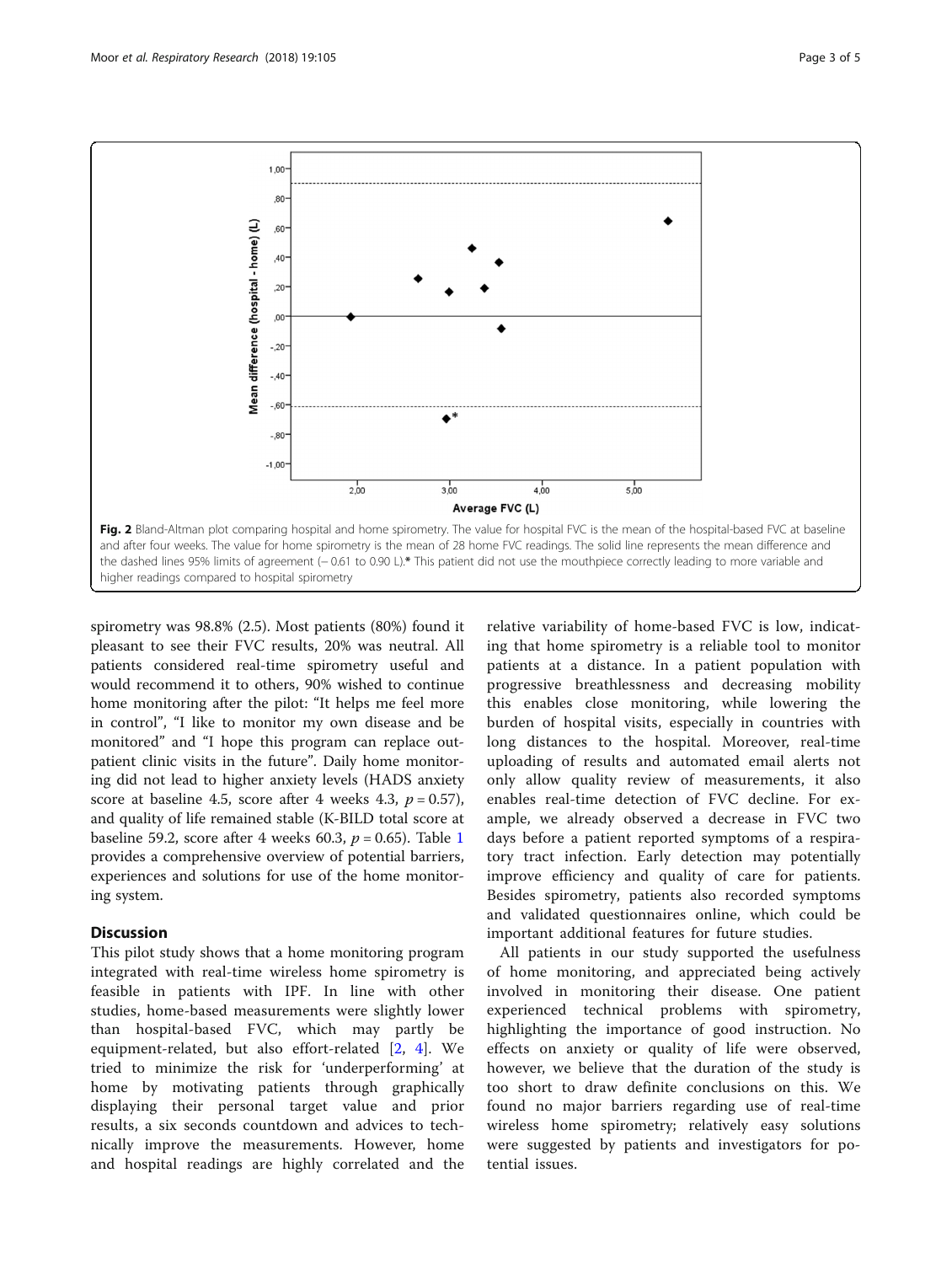<span id="page-3-0"></span>Table 1 A comprehensive overview of the identified potential barriers for use of the home monitoring system (wireless and real-time), experiences from the pilot study, and possible solutions as suggested by patients and staff

| Potential barriers for the use of real-time<br>home spirometry | Findings in our pilot experiment                                                                                                                                                                                                                                                       | Possible solutions                                                                                                                                                                                                                                                                                                                                                   |
|----------------------------------------------------------------|----------------------------------------------------------------------------------------------------------------------------------------------------------------------------------------------------------------------------------------------------------------------------------------|----------------------------------------------------------------------------------------------------------------------------------------------------------------------------------------------------------------------------------------------------------------------------------------------------------------------------------------------------------------------|
| No internet access                                             | Patient who never used internet before had<br>no problems using the tablet and perform<br>spirometry because of the simple design.                                                                                                                                                     | - Provide patients with a smartphone or tablet with<br>4G SIM card during study to guarantee internet access<br>- Use a simple application without too much information                                                                                                                                                                                              |
| Quality of measurements is difficult<br>to control             | All patients performed mostly good quality<br>flow volume loops, which could be checked<br>real-time.                                                                                                                                                                                  | - New wireless spirometers have automated quality control<br>and provide advice to patients<br>- Use a device that shows a flow volume loop accessible<br>to patient and researchers to review quality                                                                                                                                                               |
| A handheld spirometer may be difficult<br>to use               | A few patients had to get used to handheld<br>spirometry the first days.<br>Only one patient had variable results, due to<br>technical difficulties with the standard<br>mouthpiece. After providing an additional<br>mouthpiece the readings were comparable<br>to hospital readings. | - Provide a clear instruction manual and good training at<br>start of the study. Patients should be able to perform<br>3 good quality measurements with ≤150 ml difference in<br>the 2 highest FVC's.<br>- Assess individual patients' needs<br>- Consider using an extra/other mouthpiece<br>- Use a video consultation or clinic visit for refreshment<br>training |
| Motivation                                                     | A 6 s countdown and FVC target value is<br>always shown during a forced expiration.<br>This motivated patients to blow as good<br>and long as possible.                                                                                                                                | - Do not use an FVC of 100% predicted as target value as<br>this might demotivate patients<br>- Provide an individual target value for each patient and<br>adjust target value during study if necessary                                                                                                                                                             |
| Home spirometry might induce coughing                          | Some patients mentioned more urge to<br>cough compared to hospital spirometry, but<br>one measurement a day was not a problem<br>at all.                                                                                                                                               | - Advise patients to perform spirometry after a period<br>of rest<br>- Advise patients to try again later that day when a<br>measurement failed because of coughing                                                                                                                                                                                                  |
| Patients might get worried seeing their<br>own results         | Anxiety and depression scores were not<br>higher after this short pilot. Almost all<br>patients considered it pleasant to see their<br>daily results.                                                                                                                                  | - Incorporate automated email alerts to the researchers<br>and explain to patients that they will be contacted if FVC<br>declines significantly<br>- Provide an extra option that blinds patients from their<br>results                                                                                                                                              |
| Daily home spirometry can be<br>bothersome to patients         | None of the patients in the pilot considered<br>once daily spirometry bothersome, because<br>it was not time consuming and became part<br>of their routine.                                                                                                                            | - Advise patients to perform spirometry at almost the<br>same time every day to create a routine<br>Explain that the whole process takes less than two<br>minutes                                                                                                                                                                                                    |
| Compliance                                                     | Patients got motivated by keeping track of<br>their own results and almost all patients<br>continued home spirometry after the pilot.                                                                                                                                                  | - Send patients email reminders when they do not<br>perform spirometry or report their symptoms                                                                                                                                                                                                                                                                      |

A limitation of this study is that it is a single center study, with 10 out of 12 consecutive patients willing to participate. In the Netherlands, use of internet amongst elderly people is rather high, however, also in other countries internet use among people over the age of 65 is steadily growing [\[9](#page-4-0)]. With worldwide increasing internet use and technological advances, we envision that relatively simple and low-cost systems like this, will facilitate access to care and research for a wider group of patients, also in remote areas and lower socio-economic settings. Further limitations of this pilot are the small sample size and short duration. Although this was sufficient to evaluate reliability and potential barriers of a home monitoring program with real-time wireless home spirometry, larger studies are required to assess whether it improves care, allows for earlier detection of exacerbations, and enhances data collection in clinical trials.

#### Conclusion

A home monitoring program including wireless home spirometry, is highly feasible and appreciated by patients with IPF, and enables real-time detection of change in FVC and PROs facilitating personalized care.

#### Abbreviations

FVC: Forced Vital Capacity; IPF: Idiopathic Pulmonary Fibrosis; PROs: Patient Reported Outcomes

#### Acknowledgements

The authors thank the patients who collaborated with us in this study for their valuable input and suggestions to enhance the home monitoring program.

#### Funding

This study was supported by a grant from the Erasmus MC Thorax Foundation. Hoffman la Roche and Boehringer Ingelheim provided an unrestricted grant for software development. None of them had any influence on the design, content and conduct of the study.